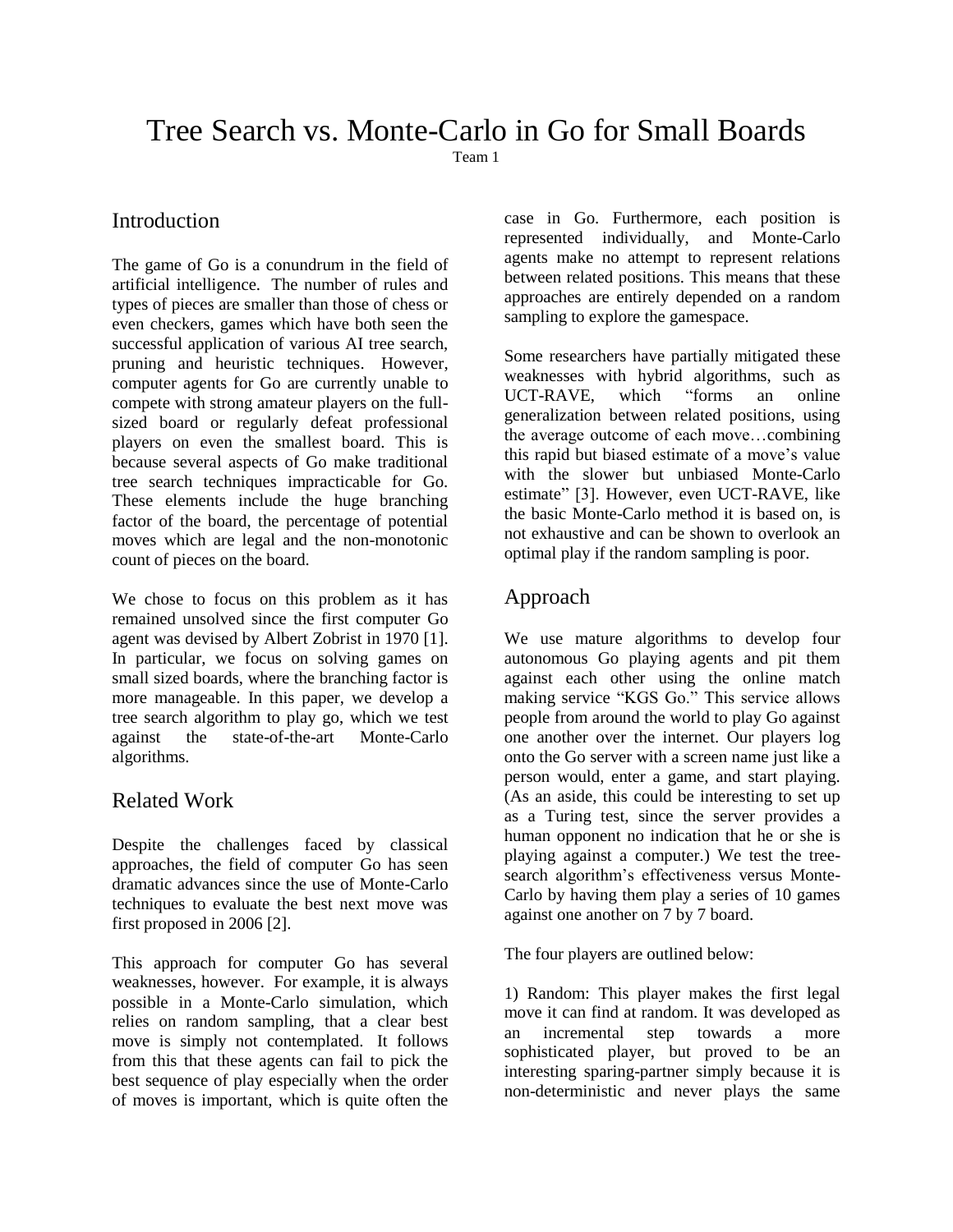game twice. Two heuristic tree-search algorithms playing against each other will make identical moves every game.

2) Minimax: This player uses simple adversarial planning as described in the textbook [4]. Every turn, the player builds an exhaustive tree of potential moves and the opponent's potential replies, up to a certain preset "look-ahead depth," and then selects the move leading to the maximum-value leaf node. This player relies heavily on an evaluation function to determine the relative value of different plays. We chose to evaluate the board as the difference in scores each player would earn if the game ended immediately using Chinese scoring, as shown below.

Value = 
$$
378 + BlackScore - WhiteScore - 2*komi
$$
 [Eq. 1]

BlackScore and WhiteScore are the total number of stones played, plus the territory controlled by the players. This player is able to play intelligently, but is quite slow since the tree's branching factor is absurdly large (up to board $Size^2$ ). We were not able to search deeper than three-moves into the future, primarily due to speed constraints.

3) Alpha-Beta: This player is identical to the minimax player in terms of overall strategy, but attempts to search deeper by pruning off branches that are guaranteed not to lead to a high-value leaf node. This is done by keeping track of the current minimum and maximum values encountered during the search so far and not searching any sub-trees which are dominated by already searched space. This allows the algorithm to search deeper than simple minimax, and search faster. We set ours to 6 plies.

4) Monte-Carlo: This is the algorithm currently used by state-of-the-art computer Go players [2], despite being deceptively simplistic. It makes X random moves at Y levels of recursion and then selects the "best" one according to the value function above [Equation 1]. We tried many values for the X and Y parameters before settling on 3 recursive plays and 10 plays per level. This algorithm is very fast, making it appealing for commercial application.

## Evaluation

We focused on the matches between the Alpha-Beta player and the Monte-Carlo player. This is because minimax is strictly worse than Alpha-Beta since it is slower, and the random opponent did not win any games, unsurprisingly.

Qualitatively, we found that Alpha-Beta will make tactically solid defensive formations, visible as the diamond shapes in the upper portion of this screenshot. Monte-Carlo tends to explore more of the board and is quicker to play the center, but fails to develop solid defensive structures.



Quantitatively, we show the results of our ten game series below.

| Game           | Monte | Alpha       | <b>Starting</b> |
|----------------|-------|-------------|-----------------|
| Number         | Carlo | <b>Beta</b> | Player          |
|                | Score | Score       |                 |
| $\mathbf{1}$   | 20    | 29          | AB              |
| $\overline{2}$ | 5     | 37          | MC              |
| $\overline{3}$ | 15    | 34          | MC              |
| $\overline{4}$ | 18    | 29          | AB              |
| 5              | 14    | 35          | AB              |
| 6              | 17    | 30          | MC              |
| $\overline{7}$ | 0     | 49          | AB              |
| 8              | 10    | 38          | MC              |
| 9              | 14    | 35          | MC              |
| 10             | 13    | 36          | ΑB              |

Table 1: Monte-Carlo vs Alpha-Beta